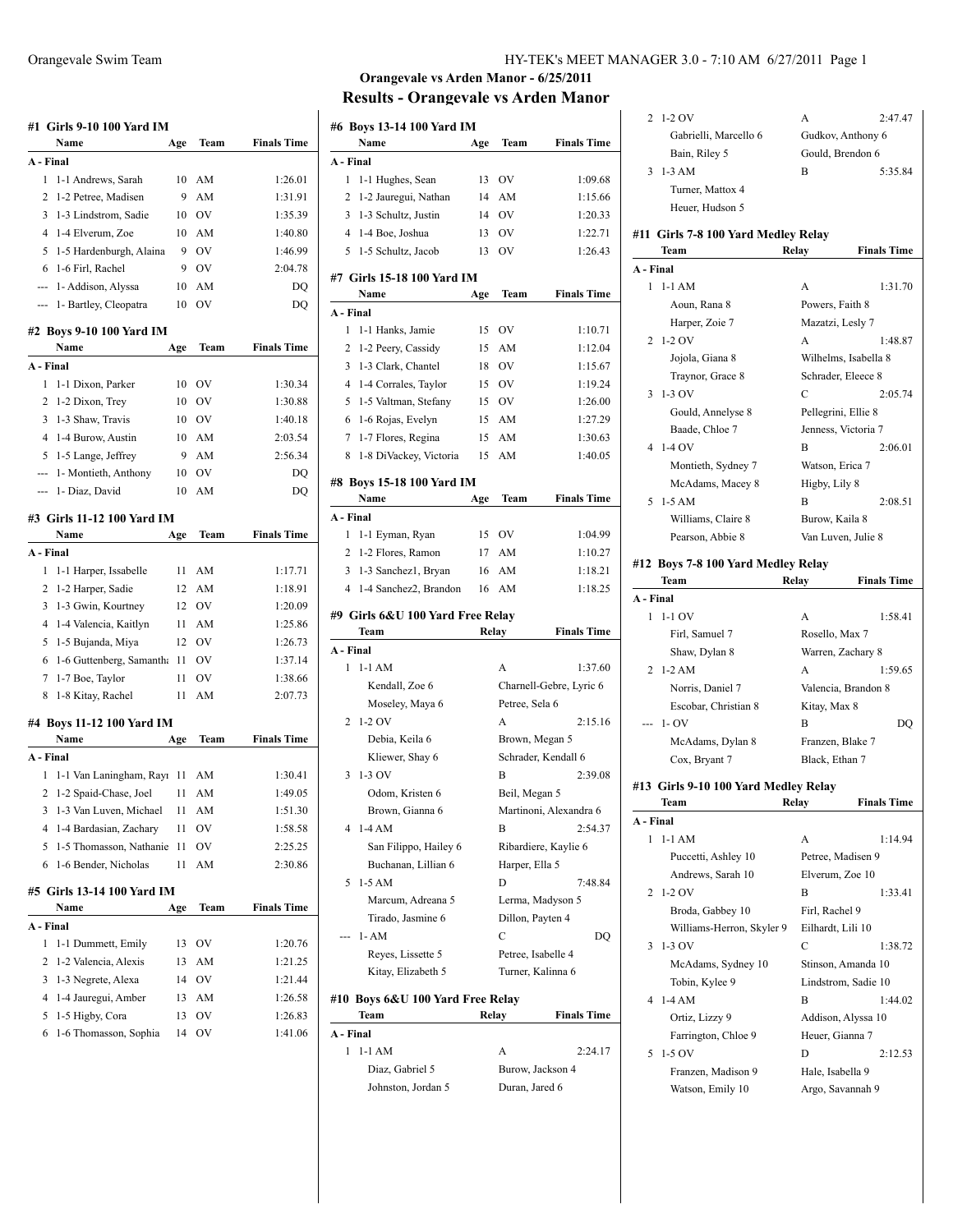| A - Final  (#13 Girls 9-10 100 Yard Medley Relay)<br>$- - 1 - OV$ | DO<br>A                               |
|-------------------------------------------------------------------|---------------------------------------|
| Pagliaro, Greysha 9                                               | Hardenburgh, Alaina 9                 |
| Hoppes, Anne 10                                                   | Bartley, Cleopatra 10                 |
|                                                                   |                                       |
| #14 Boys 9-10 100 Yard Medley Relay<br>Team                       | Relay<br><b>Finals Time</b>           |
| A - Final                                                         |                                       |
| $1 - 1 - 1$ OV                                                    | A<br>1:17.60                          |
| Dixon, Cole 10                                                    | Dixon, Parker 10                      |
| Boe, Jacob 10                                                     | Dixon, Trey 10                        |
| $1-2$ OV<br>2                                                     | B<br>1:27.71                          |
| Montieth, Anthony 10                                              | Shaw, Travis 10                       |
| Bardasian, Gannon 9                                               | Walder, Pace 9                        |
| 3<br>$1-3$ OV                                                     | C<br>1:37.71                          |
| Nisonger, Quinton 10                                              | Brown, Jared 9                        |
| Guttenberg, Sean 9                                                | Odom, Grant 9                         |
| 4<br>$1-4 AM$                                                     | 1:39.82<br>A                          |
| Diaz, David 10                                                    | Lange, Jeffrey 9                      |
| Berkowitz, Zachary 9                                              | Burow, Austin 10                      |
| 5<br>$1-5$ OV                                                     | x1:56.69<br>D                         |
| Perry, Pablo 9                                                    | Kliewer, Evan 9                       |
| Holden, Max 10                                                    | Eilhardt, Hunter 9                    |
|                                                                   |                                       |
| #15 Girls 11-12 200 Yard Medley Relay                             |                                       |
| Team                                                              | <b>Finals Time</b><br>Relay           |
| A - Final                                                         |                                       |
|                                                                   |                                       |
| $1-1$ AM<br>$\mathbf{1}$                                          | 2:30.50<br>А                          |
| Harper, Sadie 12                                                  | Harper, Issabelle 11                  |
| Valencia, Kaitlyn 11                                              | Petree, Elena 11                      |
| $1-2$ OV<br>2                                                     | 2:46.70<br>A                          |
| Boe, Taylor 11                                                    | Gwin, Kourtney 12                     |
| Bujanda, Miya 12                                                  | Guttenberg, Samantha 11               |
| $1-3$ AM<br>3                                                     | B<br>2:53.62                          |
| Berkowitz, Abby 11                                                | Martinez, Gabriela 11                 |
| Wiggins-Dubose, Yaslyn 11                                         | Lewis, McKendra 11                    |
| $1-4$ OV<br>4                                                     | В<br>3:09.86                          |
| Oglesby, Avonlea 11                                               | Tinay, Ryla 11                        |
| Mansanet, Portia 12                                               | Warren, Katelyn 12                    |
| $1 - AM$<br>$\overline{a}$                                        | C<br>DQ                               |
| Kitay, Rachel 11                                                  | Foster, Katelyn 11                    |
| Cappa, Angelica 12                                                | Covarrubias, Maggy 12                 |
| #16 Boys 11-12 200 Yard Medley Relay                              | Relay                                 |
| Team<br>A - Final                                                 | <b>Finals Time</b>                    |
| 1                                                                 | А                                     |
| 1-1 AM                                                            | 2:52.62                               |
| Van Laningham, Raymie 11                                          | Kidwell, Daniel 11                    |
| Cooke, Sawyer 12<br>2<br>1-2 OV                                   | Van Luven, Michael 11<br>А<br>3:43.74 |

Bardasian, Zachary 11 Cox, Alex 11

 $\overline{\phantom{a}}$ 

## **Orangevale vs Arden Manor - 6/25/2011 Results - Orangevale vs Arden Manor**

|              | #17 Girls 13-14 200 Yard Medley Relay        |                   |                        |
|--------------|----------------------------------------------|-------------------|------------------------|
|              | Team                                         | Relay             | <b>Finals Time</b>     |
| A - Final    |                                              |                   |                        |
| 1            | $1-1$ AM                                     | A                 | 2:24.08                |
|              | Valencia, Alexis 13                          | Powers, Anna 14   |                        |
|              | Jauregui, Amber 13                           | Sigler, CC 14     |                        |
| 2            | $1-2$ OV                                     | A                 | 2:27.66                |
|              | Dummett, Emily 13                            |                   | Caravella, Danielle 13 |
|              | Negrete, Alexa 14                            | Higby, Cora 13    |                        |
| 3            | $1-3$ OV                                     | B                 | 3:06.62                |
|              | Sankus, Sabrina 14                           |                   | Baldwin, Bethany 14    |
|              | Thomasson, Sophia 14                         | Graf, Ashley 13   |                        |
|              |                                              |                   |                        |
|              | #18 Boys 13-14 200 Yard Medley Relay<br>Team | Relay             | <b>Finals Time</b>     |
| A - Final    |                                              |                   |                        |
| $\mathbf{1}$ | $1-1$ OV                                     | A                 | 2:10.12                |
|              | Boe, Joshua 13                               | Kehler, Kobe 13   |                        |
|              | Hughes, Sean 13                              | Schultz, Jacob 13 |                        |
| 2            | $1-2 AM$                                     | A                 | 2:19.26                |
|              | Petree, Damon 14                             |                   | Jauregui, Nathan 14    |
|              |                                              |                   |                        |
|              | Cooke, Sawyer 12                             |                   | Farrington, Zachary 13 |
|              | #19 Girls 15-18 200 Yard Medley Relay        |                   |                        |
|              | Team                                         | Relay             | <b>Finals Time</b>     |
| A - Final    |                                              |                   |                        |
| 1            | $1-1$ AM                                     | A                 | 2:24.14                |
|              | Peery, Cassidy 15                            | Rojas, Evelyn 15  |                        |
|              | Levine, Rachel 15                            | Barnes, Hannah 15 |                        |
| 2            | $1-2$ OV                                     | B                 | 2:30.06                |
|              | Clark, Chantel 18                            | Morgan, Amy 16    |                        |
|              | Valtman, Stefany 15                          |                   | Miner, Mackenzie 15    |
| 3            | $1-3 AM$                                     | B                 | 2:46.72                |

# DiVackey, Victoria 15 Duran, Juzely 15 Flores, Regina 15 Covarrubias, Karolyn 17 --- 1- OV A DQ Corrales, Taylor 15 Hanks, Jamie 15 Negrete, Brooke 18 Miner, Natalie 16 **A - Final**

## **#20 Boys 15-18 200 Yard Medley Relay**

|                  | Team                        | Relay |                  | <b>Finals Time</b> |
|------------------|-----------------------------|-------|------------------|--------------------|
| A - Final        |                             |       |                  |                    |
| 1                | $1-1$ AM                    |       | A                | 2.19.55            |
|                  | Flores, Ramon 17            |       |                  | Sanchez1, Bryan 16 |
|                  | Sanchez2, Brandon 16        |       | Petree, Damon 14 |                    |
|                  | #21 Girls 6&U 25 Yard Free  |       |                  |                    |
|                  | Name                        | Age   | Team             | <b>Finals Time</b> |
| A - Final        |                             |       |                  |                    |
| 1                | 4-1 Petree, Sela            | 6     | AM               | 18.40              |
|                  | 2 4-2 Moseley, Maya         | 6     | AM               | 21.75              |
|                  | 3 4-3 Kendall, Zoe          | 6     | AM               | 26.44              |
|                  | 4 4-4 Schrader, Kendall     | 6     | OV               | 29.60              |
| 5.               | 4-5 Debia, Keila            | 6     | - OV             | 31.86              |
|                  | 6 4-6 Odom, Kristen         | 6     | - OV             | 32.98              |
|                  | 7 4-7 Martinoni, Alexandra  | 6     | OV               | 41.46              |
| <b>B</b> - Final |                             |       |                  |                    |
|                  | 9 3-1 Charnell-Gebre, Lyric |       | 6 AM             | 29.12              |

### 10 3-2 Kliewer, Shay 6 OV 34.68 11 3-3 San Filippo, Hailey 6 AM 36.82 12 3-4 Beil, Megan 5 OV 38.53 13 3-5 Harper, Ella 5 AM 42.30 14 3-6 Hardenburgh, Ayla 4 OV 45.52 15 3-7 Brown, Gianna 6 OV 48.37 16 3-8 Buchanan, Lillian 6 AM 1:00.22 **C - Final** 17 2-1 Turner, Kalinna 6 AM 34.82 18 2-2 Kitay, Elizabeth 5 AM 35.10 19 2-3 Ribardiere, Kaylie 6 AM 38.63 20 2-4 Brown, Megan 5 OV 40.49 21 2-5 Reyes, Lissette 5 AM 42.22 22 2-6 Broda, Billie 5 OV 50.41 23 2-7 Watson, Kacey 5 OV 1:15.03 24 2-8 Eilhardt, Audrey 4 OV 3:10.04 **D - Final** 25 1-1 Petree, Isabelle 4 AM 57.47 26 1-2 Monson, Kylie 4 AM 1:02.98 27 1-3 Marcum, Adreana 5 AM 1:07.78 28 1-4 Tirado, Jasmine 6 AM 1:20.21 29 1-5 Lerma, Madyson 5 AM 1:24.76 30 1-6 Coletti, Madalyn 5 AM 1:31.66 31 1-7 Dillon, Payten 4 AM 1:54.16 **#22 Boys 6&U 25 Yard Free Name Age Team Finals Time**

|           | Name                       | Age | Team      | <b>Finals Time</b> |
|-----------|----------------------------|-----|-----------|--------------------|
|           | #23 Girls 7-8 25 Yard Free |     |           |                    |
|           | 12 1-4 Turner, Mattox      | 4   | AM        | 1:43.69            |
|           | 11 1-3 Labelle, Jacob      | 6   | OV        | 1:08.79            |
| 10        | 1-2 Diaz, Gabriel          |     | 5 AM      | 50.33              |
|           | 9 1-1 Gudkov, Anthony      | 6   | OV        | 36.92              |
| B - Final |                            |     |           |                    |
|           | 7 2-7 Cook, Micah          | 4   | OV        | 1:44.84            |
|           | 6 2-6 Bain, Riley          | 5   | OV        | 1:03.64            |
|           | 5 2-5 Gabrielli, Marcello  | 6   | OV        | 41.58              |
|           | 4 2-4 Burow, Jackson       | 4   | AM        | 38.65              |
|           | 3 2-3 Gould, Brendon       | 6   | <b>OV</b> | 34.54              |
|           | 2 2-2 Johnston, Jordan     | 5   | AM        | 29.30              |
|           | 1 2-1 Duran, Jared         | 6   | AM        | 27.03              |
|           |                            |     |           |                    |

| A - Final        |                             |   |                |       |
|------------------|-----------------------------|---|----------------|-------|
|                  | 1 3-1 Harper, Zoie          | 7 | AM             | 18.30 |
|                  | 2 3-2 Burow, Kaila          | 8 | AM             | 23.03 |
|                  | 3 3-3 Jenness, Victoria     | 7 | OV             | 23.32 |
|                  | 4 3-4 Pearson, Abbie        | 8 | AM             | 24.82 |
|                  | 5 3-5 McAdams, Macey        | 8 | OV             | 27.03 |
|                  | 6 3-6 Schrader, Eleece      | 8 | OV             | 27.62 |
|                  | 7 3-7 Higby, Lily           | 8 | OV             | 28.70 |
|                  | 8 3-8 Williams, Claire      | 8 | AM             | 29.49 |
| <b>B</b> - Final |                             |   |                |       |
|                  | 9 2-1 Watson, Erica         | 7 | O <sub>V</sub> | 27.37 |
|                  | 10 2-2 Baade, Chloe         | 7 | OV             | 29.06 |
|                  | 11 2-3 Van Luven, Julie     | 8 | AM             | 29.17 |
|                  | 12 2-4 Hadibahramiyan, Sara | 8 | OV             | 32.56 |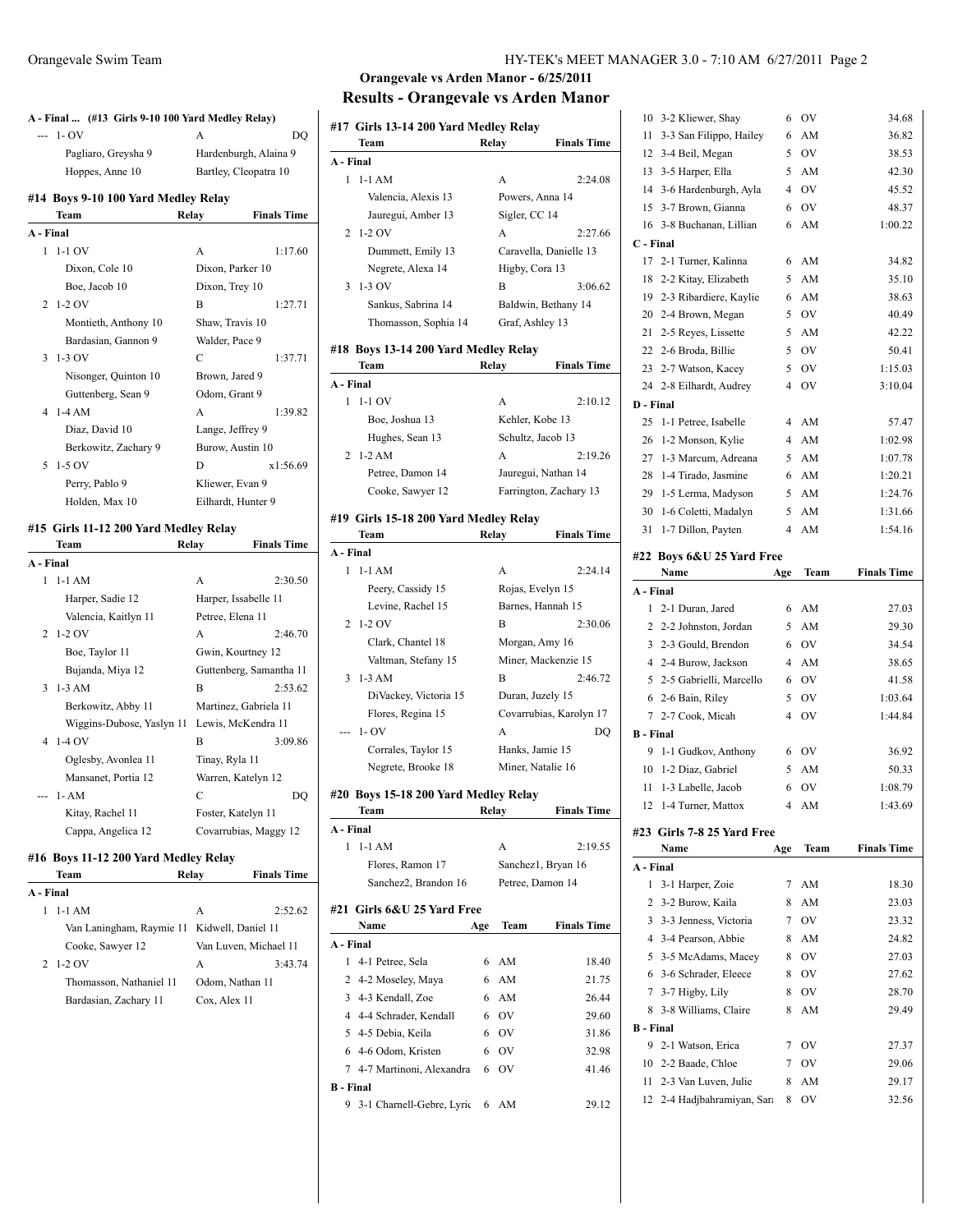#### **C - Final ... (#23 Girls 7-8 25 Yard Free) C - Final** 1-1 Walder, Georgia 7 OV 33.82 1-2 Labelle, Caitlin 7 OV 34.22 1-3 Bardasian, Brooklynn 7 OV 37.52 1-4 Ball, Susanna 7 OV 39.58 21 1-5 Werley, Elizabeth 7 OV 41.73 1-6 Durling, Natalie 7 OV 47.83 1-7 Cook, Corrina 8 OV 57.01 **#24 Boys 7-8 25 Yard Free Name Age Team Finals Time A - Final** 1 2-1 Rosello, Max 7 OV 22.13 2 2-2 McAdams, Dylan 8 OV 22.33 3 2-3 Kitay, Max 8 AM 22.96 2-4 Norris, Daniel 7 AM 24.45 2-5 Tirado, Pedro 7 AM 25.98 2-6 Shaw, Dylan 8 OV 27.22 2-7 Franzen, Blake 7 OV 28.19 2-8 Kidwell, Logan 8 AM 44.93 **B - Final** 1-1 Black, Ethan 7 OV 27.46 10 1-2 Cox, Bryant 7 OV 32.94 1-3 Firl, Samuel 7 OV 34.84 1-4 Gawthorne, Liam 8 OV 42.46 **#25 Girls 9-10 25 Yard Free Name Age Team Finals Time A - Final** 2-1 Hoppes, Anne 10 OV 15.23 2-2 Petree, Madisen 9 AM 15.97 2-3 Puccetti, Ashley 10 AM 17.65 2-4 Ortiz, Lizzy 9 AM 18.71 2-5 Hardenburgh, Alaina 9 OV 19.32 2-6 McAdams, Sydney 10 OV 19.46 2-7 Eilhardt, Lili 10 OV 19.51 **B - Final** 1-1 Miner, Malia 10 OV 18.71 10 1-2 Tobin, Kylee 9 OV 19.44 1-3 Stinson, Amanda 10 OV 20.21 12 1-4 LaSalle-Wilson, Ashl 10 OV 21.60 1-5 Argo, Savannah 9 OV 23.77 1-6 Watson, Emily 10 OV 23.91 **#26 Boys 9-10 25 Yard Free Name Age Team Finals Time A - Final** 2-1 Beil, Kris 9 OV 17.16 2-2 Holden, Max 10 OV 17.97 2-3 Guttenberg, Sean 9 OV 18.92 2-4 Odom, Grant 9 OV 19.33

 2-5 Burow, Austin 10 AM 20.16 2-6 Agudelo, Juan 9 AM 22.72 2-7 Diaz, David 10 AM 24.19 2-8 Lange, Jeffrey 9 AM 32.06

| Orangevale Swim Team | HY-TEK's MEET MANAGER 3.0 - 7:10 AM 6/27/2011 Page 3 |  |
|----------------------|------------------------------------------------------|--|
|                      |                                                      |  |

#### **Orangevale vs Arden Manor - 6/25/2011 Results - Orangevale vs Arden Manor B - Final**

| 9                | 1-1 Walder, Pace                     | 9   | <b>OV</b>     | 19.48              |
|------------------|--------------------------------------|-----|---------------|--------------------|
| 10               | 1-2 Kliewer, Evan                    | 9   | OV            | 20.59              |
| 11               | 1-3 Nisonger, Quinton                | 10  | <sub>OV</sub> | 21.24              |
| 12               | 1-4 Brown, Jared                     | 9   | <b>OV</b>     | 22.51              |
|                  | 13 1-5 Perry, Pablo                  | 9   | <b>OV</b>     | 23.07              |
| 14               | 1-6 Debia, Thomas                    | 10  | <b>OV</b>     | 24.78              |
| 15               | 1-7 Eilhardt, Hunter                 | 9   | OV            | 36.35              |
|                  | #27 Girls 11-12 50 Yard Free         |     |               |                    |
|                  | Name                                 | Age | Team          | <b>Finals Time</b> |
| A - Final        |                                      |     |               |                    |
| 1                | 3-1 Gwin, Kourtney                   | 12  | <b>OV</b>     | 30.24              |
| 2                | 3-2 Harper, Issabelle                | 11  | AM            | 30.36              |
|                  | 3 3-3 Petree, Elena                  | 11  | AM            | 31.35              |
|                  | 4 3-4 Wiggins-Dubose, Yas            | 11  | AM            | 35.00              |
|                  | 5 3-5 Berkowitz, Abby                | 11  | AM            | 36.86              |
|                  | 6 3-6 Boe, Taylor                    | 11  | - OV          | 38.53              |
|                  | 7 3-7 Mansanet, Portia               |     | 12 OV         | 39.24              |
| 8                | 3-8 Oglesby, Avonlea                 | 11  | OV            | 39.69              |
| <b>B</b> - Final |                                      |     |               |                    |
| 9                | 2-1 Lewis, McKendra                  | 11  | AM            | 37.02              |
|                  | 10 2-2 Warren, Katelyn               | 12  | <b>OV</b>     | 40.53              |
|                  | 11 2-3 Cappa, Angelica               | 12  | AM            | 41.18              |
|                  | 12 2-4 Jones, Mikayla                | 11  | <b>OV</b>     | 42.04              |
|                  | 13 2-5 Tinay, Ryla                   | 11  | <b>OV</b>     | 44.38              |
|                  | 14 2-6 Covarrubias, Maggy            |     | 12 AM         | 45.07              |
|                  | 15 2-7 Novak, Janie                  | 12  | OV            | 48.49              |
|                  | 16 2-8 Foster, Katelyn               | 11  | AM            | 48.53              |
| C - Final        |                                      |     |               |                    |
| 17               | 1-1 Gudkov, Lisa                     | 12  | <b>OV</b>     | 41.50              |
| 18               | 1-2 DiCicco, Tea                     | 12  | OV            | 43.06              |
|                  |                                      |     |               |                    |
|                  | #28 Boys 11-12 50 Yard Free          |     |               |                    |
|                  | Name                                 | Age | Team          | <b>Finals Time</b> |
| A - Final        |                                      |     |               |                    |
| 1                | 1-1 Cooke, Sawyer                    | 12  | AM            | 30.04              |
| $\mathbf{2}$     | 1-2 Odom, Nathan                     | 11  | OV            | 36.51              |
| 3                | 1-3 Cox, Alex                        | 11  | OV            | 38.46              |
|                  | 4 1-4 Van Luven, Michael             | 11  | AM            | 38.57              |
| 5                | 1-5 Bardasian, Zachary               | 11  | OV            | 42.40              |
| 6                | 1-6 Argo, Austin                     | 11  | OV            | 43.04              |
| ---              | 1- Brown, Jacob                      | 12  | OV            | X43.80             |
|                  | --- 1- Thomasson, Nathaniel          | 11  | OV            | X54.94             |
|                  | #29 Girls 13-14 50 Yard Free<br>Name | Age | Team          | <b>Finals Time</b> |
| A - Final        |                                      |     |               |                    |
| 1                | 1-1 Dummett, Emily                   | 13  | OV            | 31.38              |
| 2                | 1-2 Sigler, CC                       | 14  | AM            | 31.97              |
| 3                | 1-3 Sankus, Sabrina                  | 14  | OV            | 32.40              |
| 4                | 1-4 Valencia, Alexis                 | 13  | AM            | 32.82              |
| 5                | 1-5 Argo, Dakota                     | 13  | $\hbox{OV}$   | 36.76              |
| 6                | 1-6 Graf, Ashley                     | 13  | OV            | 37.27              |
| ---              | 1- Lawson, Sophie                    | 13  | OV            | X38.21             |
|                  |                                      |     |               |                    |
| ---              | 1- Baldwin, Bethany                  | 14  | OV            | X1:11.43           |

|                  | #30 Boys 13-14 50 Yard Free  |                |           |                    |
|------------------|------------------------------|----------------|-----------|--------------------|
|                  | Name                         | Age            | Team      | <b>Finals Time</b> |
| A - Final        |                              |                |           |                    |
| 1                | 1-1 Petree, Damon            | 14             | AM        | 25.38              |
| $\overline{c}$   | 1-2 McDowell, Samuel         | 14             | <b>OV</b> | 27.72              |
| 3                | 1-3 Schultz, Justin          | 14             | OV        | 30.68              |
| 4                | 1-4 Kehler, Kobe             | 13             | <b>OV</b> | 33.77              |
| 5                | 1-5 Farrington, Zachary      | 13             | AM        | 34.95              |
|                  | #31 Girls 15-18 50 Yard Free |                |           |                    |
|                  | Name                         | Age            | Team      | <b>Finals Time</b> |
| A - Final        |                              |                |           |                    |
| 1                | 2-1 Miner, Natalie           | 16             | OV        | 27.67              |
| 2                | 2-2 Negrete, Brooke          | 18             | OV        | 27.92              |
| 3                | 2-3 Levine, Rachel           | 15             | AM        | 29.12              |
|                  | 4 2-4 Morgan, Amy            | 16             | OV        | 33.87              |
|                  | 5 2-5 Duran, Juzely          | 15             | AM        | 34.94              |
| 6                | 2-6 Flores, Regina           | 15             | AM        | 35.69              |
| 7                | 2-7 Eyman, Brooke            | 16             | OV        | 38.09              |
| <b>B</b> - Final |                              |                |           |                    |
| 9                | 1-1 DiVackey, Victoria       | 15             | AM        | 35.79              |
| 10               | 1-2 Covarrubias, Karolyn     | 17             | AM        | 36.69              |
|                  | #32 Boys 15-18 50 Yard Free  |                |           |                    |
|                  | Name                         | Age            | Team      | <b>Finals Time</b> |
| A - Final        |                              |                |           |                    |
| 1                | 1-1 Flores, Ramon            | 17             | AM        | 26.49              |
| 2                | 1-2 Sanchez2, Brandon        | 16             | AM        | 28.32              |
| 3                | 1-3 Hale, Clay               | 16             | OV        | 34.96              |
|                  | #33 Girls 6&U 25 Yard Back   |                |           |                    |
|                  | Name                         | Age            | Team      | <b>Finals Time</b> |
| A - Final        |                              |                |           |                    |
| 1                | 4-1 Petree, Sela             | 6              | AM        | 25.02              |
| 2                | 4-2 Moseley, Maya            | 6              | AM        | 34.25              |
| 3                | 4-3 Debia, Keila             | 6              | <b>OV</b> | 35.61              |
|                  | 4 4-4 Schrader, Kendall      | 6              | <b>OV</b> | 37.04              |
| 5                | 4-5 Charnell-Gebre, Lyric    | 6              | AM        | 45.72              |
| 6                | 4-6 Hardenburgh, Ayla        | $\overline{4}$ | <b>OV</b> | 47.43              |
| 7                | 4-7 Kliewer, Shay            | 6              | OV        | 50.52              |
| <b>B</b> - Final |                              |                |           |                    |
| 9                | 3-1 Ribardiere, Kaylie       | 6              | AM        | 37.42              |
| 10               | 3-2 San Filippo, Hailey      | 6              | AM        | 39.19              |
|                  |                              |                |           |                    |
| 11               | 3-3 Kendall, Zoe             | 6              | AM        | 40.95              |
| 12               | 3-4 Martinoni, Alexandra     | 6              | OV        | 46.53              |
| 13               | 3-5 Kitay, Elizabeth         | 5              | AM        | 47.05              |
| 14               | 3-6 Brown, Gianna            | 6              | OV        | 48.58              |
| 15               | 3-7 Odom, Kristen            | 6              | OV        | 49.70              |
| 16               | 3-8 Beil, Megan              | 5              | OV        | 50.82              |
| C - Final        |                              |                |           |                    |
| 17               | 2-1 Buchanan, Lillian        | 6              | AM        | 48.94              |
| 18               | 2-2 Brown, Megan             | 5              | OV        | 49.34              |
| 19               | 2-3 Turner, Kalinna          | 6              | AM        | 1:07.48            |
| 20               | 2-4 Watson, Kacey            | 5              | OV        | 1:12.39            |
| 21               | 2-5 Petree, Isabelle         | 4<br>5         | AM        | 1:13.17            |

 $\mathbf{I}$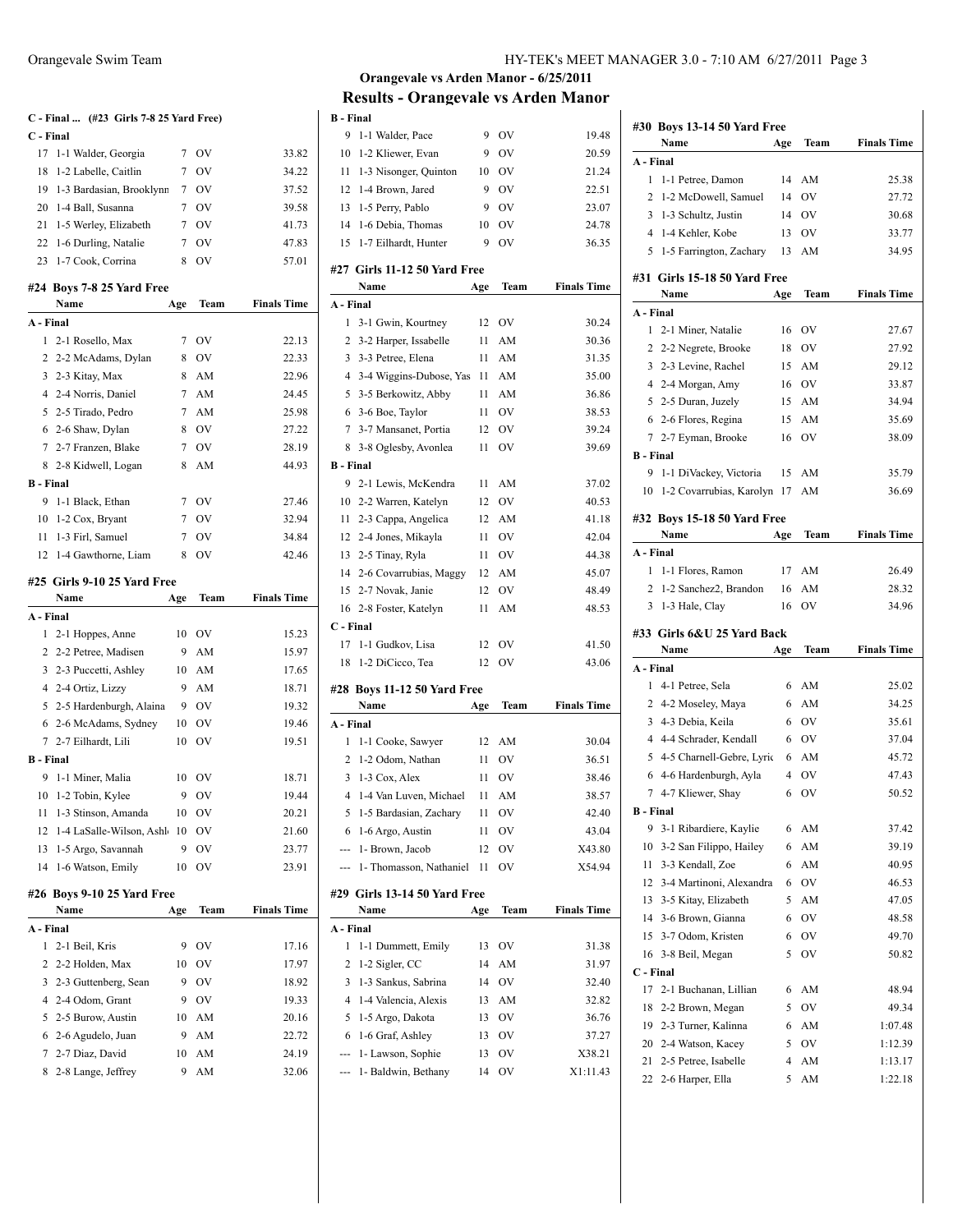| D - Final        | D - Final  (#33 Girls 6&U 25 Yard Back) |                |           |                    |
|------------------|-----------------------------------------|----------------|-----------|--------------------|
| 25               | 1-1 Reyes, Lissette                     | 5              | AM        | 58.50              |
| 26               | 1-2 Coletti, Madalyn                    | 5              | AM        | 1:02.96            |
|                  | 27 1-3 Monson, Kylie                    |                | 4 AM      | 1:08.72            |
| 28               | 1-4 Lerma, Madyson                      | 5              | AM        | 1:26.60            |
|                  | 29 1-5 Dillon, Payten                   | $\overline{4}$ | AM        | 2:27.67            |
|                  | #34 Boys 6&U 25 Yard Back<br>Name       | Age            | Team      | <b>Finals Time</b> |
| A - Final        |                                         |                |           |                    |
| 1                | 2-1 Duran, Jared                        | 6              | AM        | 33.27              |
|                  | 2 2-2 Gould, Brendon                    | 6              | OV        | 39.29              |
|                  | 3 2-3 Johnston, Jordan                  | 5              | AM        | 46.00              |
|                  | 4 2-4 Bain, Riley                       | 5              | <b>OV</b> | 1:06.41            |
|                  | 5 2-5 Diaz, Gabriel                     | 5              | AM        | 1:06.78            |
|                  | 6 2-6 Gabrielli, Marcello               | 6              | OV        | 1:09.15            |
|                  | 7 2-7 Labelle, Jacob                    | 6              | OV        | 1:09.34            |
| <b>B</b> - Final |                                         |                |           |                    |
| 9                | 1-1 Gudkov, Anthony                     | 6              | OV        | 54.01              |
| 10               | 1-2 Cook, Micah                         | $\overline{4}$ | OV        | 4:03.62            |
|                  | --- 1- Burow, Jackson                   | 4              | AM        | DQ                 |
|                  | #35 Girls 7-8 25 Yard Back              |                |           |                    |
|                  | Name                                    | Age            | Team      | <b>Finals Time</b> |
| A - Final        |                                         |                |           |                    |
| 1                | 3-1 Mazatzi, Lesly                      | 7              | AM        | 26.64              |
|                  | 2 3-2 Aoun, Rana                        | 8              | AM        | 26.77              |
|                  | 3 3-3 Harper, Zoie                      | $7^{\circ}$    | AM        | 27.29              |
|                  | 4 3-4 Pellegrini, Ellie                 | 8              | OV        | 28.08              |
|                  | 5 3-5 Montieth, Sydney                  | 7              | OV        | 30.50              |
|                  | 6 3-6 Schrader, Eleece                  | 8              | OV        | 32.16              |
|                  | 7 3-7 Williams, Claire                  | 8              | AM        | 32.82              |
|                  |                                         |                |           |                    |
|                  | 8 3-8 Traynor, Grace                    | 8              | OV        | 38.45              |
| <b>B</b> - Final |                                         |                |           |                    |
|                  | 9 2-1 Baade, Chloe                      |                | 7 OV      | 33.61              |
|                  | 10 2-2 Burow, Kaila                     | 8              | AM        | 34.02              |
|                  | 11 2-3 Watson, Erica                    | 7              | <b>OV</b> | 34.22              |
|                  | 12 2-4 Pearson, Abbie                   | 8              | AM        | 36.36              |
|                  | 13 2-5 Cook, Corrina                    |                | 8 OV      | 43.49              |
| C - Final        |                                         |                |           |                    |
| 17               | 1-1 Pryor, Lillia                       | 7              | OV        | 32.83              |
| 18               | 1-2 Bardasian, Brooklynn                | 7              | OV        | 40.59              |
| 19               | 1-3 Walder, Georgia                     | 7              | OV        | 44.06              |
| 20               | 1-4 Labelle, Caitlin                    | 7              | OV        | 45.12              |
| 21               | 1-5 Durling, Natalie                    | 7              | OV        | 48.76              |
| 22               | 1-6 Ball, Susanna                       | 7              | OV        | 53.41              |
|                  | #36 Boys 7-8 25 Yard Back<br>Name       | Age            | Team      | <b>Finals Time</b> |
| A - Final        |                                         |                |           |                    |
| 1                | 2-1 Escobar, Christian                  | 8              | AM        | 28.99              |
| $\overline{c}$   | 2-2 Franzen, Blake                      | 7              | OV        | 29.20              |
|                  | 3 2-3 Valencia, Brandon                 | 8              | AM        | 29.24              |
|                  | 4 2-4 Norris, Daniel                    | 7              | AM        | 32.58              |

| 6                     | 2-6 Dalton, Brett                           | 8        | AM        | 33.87              |
|-----------------------|---------------------------------------------|----------|-----------|--------------------|
| 7                     | 2-7 Cox, Bryant                             | 7        | OV        | 34.01              |
| 8                     | 2-8 Black, Ethan                            | 7        | OV        | 37.32              |
| <b>B</b> - Final      |                                             |          |           |                    |
| 9                     | 1-1 Tirado, Pedro                           | 7        | AM        | 34.01              |
| 10                    | 1-2 Firl, Samuel                            | 7        | OV        | 34.27              |
| 11                    | 1-3 Gawthorne, Liam                         | 8        | OV        | 46.65              |
| 12                    | 1-4 Kidwell, Logan                          | 8        | AM        | 1:05.43            |
|                       | #37 Girls 9-10 25 Yard Back                 |          |           |                    |
|                       | Name                                        | Age      | Team      | <b>Finals Time</b> |
| A - Final             |                                             |          |           |                    |
| 1                     | 2-1 LaSalle-Wilson, Ashle                   | 10       | OV        | 20.50              |
| 2                     | 2-2 Elverum, Zoe                            | 10       | AM        | 21.00              |
| 3                     | 2-3 Puccetti, Ashley                        | 10       | AM        | 22.72              |
| 4                     | 2-4 Farrington, Chloe                       | 9        | AM        | 23.32              |
| 5                     | 2-5 Eilhardt, Lili                          | 10       | <b>OV</b> | 23.41              |
| 6                     | 2-6 Ortiz, Lizzy                            | 9        | AM        | 24.21              |
| 7                     | 2-7 McAdams, Sydney                         | 10       | OV        | 25.42              |
| 8                     | 2-8 Broda, Gabbey                           | 10       | OV        | 27.51              |
| <b>B</b> - Final      |                                             |          |           |                    |
| 9                     | 1-1 Lindstrom, Sadie                        | 10       | OV        | 20.37              |
| 10                    | 1-2 Bartley, Cleopatra                      | 10       | OV        | 24.43              |
| 11                    | 1-3 Argo, Savannah                          | 9        | OV        | 25.22              |
| 12                    | 1-4 Pagliaro, Greysha                       | 9        | OV        | 25.80              |
| 13                    | 1-5 Miner, Malia                            | 10       | OV        | 28.42              |
| 14                    | 1-6 Franzen, Madison                        | 9        | OV        | 45.78              |
|                       |                                             |          |           |                    |
|                       | #38 Boys 9-10 25 Yard Back                  |          |           |                    |
|                       |                                             |          |           |                    |
|                       | Name                                        | Age      | Team      | <b>Finals Time</b> |
| A - Final             |                                             |          |           |                    |
| 1                     | 2-1 Dixon, Cole                             | 10       | OV        | 19.32              |
| 2                     | 2-2 Dixon, Parker                           | 10       | OV        | 20.30              |
| 3                     | 2-3 Boe, Jacob                              | 10       | OV        | 21.40              |
| 4                     | 2-4 Berkowitz, Zachary                      | 9        | AM        | 21.92              |
| 5                     | 2-5 Montieth, Anthony                       | 10       | OV        | 22.93              |
| 6                     | 2-6 Marcum, Michael                         | 10       | AM        | 25.49              |
| 7                     | 2-7 Diaz, David                             | 10<br>9  | AM        | 26.33              |
| 8<br><b>B</b> - Final | 2-8 Agudelo, Juan                           |          | AM        | 31.66              |
|                       |                                             |          |           |                    |
| 9                     | 1-1 Beil, Kris                              | 9        | OV        | 23.02<br>24.58     |
| 10<br>11              | 1-2 Nisonger, Quinton                       | 10<br>9  | OV<br>OV  |                    |
|                       | 1-3 Bardasian, Gannon                       |          |           | 25.01              |
| 12<br>13              | 1-4 Odom, Grant                             | 9        | OV        | 27.00              |
| 14                    | 1-5 Novak, Kevin<br>1-6 Debia, Thomas       | 10<br>10 | OV<br>OV  | 28.03<br>34.01     |
|                       |                                             |          |           |                    |
|                       | #39 Girls 11-12 50 Yard Back                |          |           |                    |
|                       | Name                                        | Age      | Team      | <b>Finals Time</b> |
| A - Final             |                                             |          |           |                    |
| 1                     | 2-1 Valencia, Kaitlyn                       | 11       | AM        | 39.88              |
| 2                     | 2-2 Petree, Elena                           | 11       | AM        | 41.19              |
| 3                     | 2-3 Gudkov, Lisa                            | 12       | OV        | 45.94              |
| 4                     | 2-4 Martinez, Gabriela                      | 11       | AM        | 46.52              |
| 5<br>6                | 2-5 Oglesby, Avonlea<br>2-6 Lewis, McKendra | 11<br>11 | OV<br>AM  | 48.73<br>49.03     |

|                  | 8 2-8 Warren, Katelyn        | 12  | OV        | 58.84              |
|------------------|------------------------------|-----|-----------|--------------------|
| <b>B</b> - Final |                              |     |           |                    |
| 9                | 1-1 Cappa, Angelica          | 12  | AM        | 50.90              |
| 10               | 1-2 DiCicco, Tea             | 12  | <b>OV</b> | 54.90              |
| 11               | 1-3 Foster, Katelyn          | 11  | AM        | 56.25              |
|                  | 12 1-4 Novak, Janie          | 12  | OV        | 1:01.74            |
|                  | 13 1-5 Covarrubias, Maggy    | 12  | AM        | 1:01.91            |
|                  |                              |     |           |                    |
|                  | #40 Boys 11-12 50 Yard Back  |     |           |                    |
|                  | Name                         | Age | Team      | <b>Finals Time</b> |
| A - Final        |                              |     |           |                    |
| 1                | 1-1 Cooke, Sawyer            | 12  | AM        | 42.15              |
| 2                | 1-2 Van Laningham, Rayı      | 11  | AM        | 43.02              |
| 3                | 1-3 Cox, Alex                | 11  | <b>OV</b> | 46.05              |
| $\overline{4}$   | 1-4 Kidwell, Daniel          | 11  | AM        | 54.34              |
| 5                | 1-5 Van Luven, Michael       | 11  | AM        | 55.00              |
|                  | 6 1-6 Argo, Austin           | 11  | OV        | 58.58              |
|                  | #41 Girls 13-14 50 Yard Back |     |           |                    |
|                  | Name                         | Age | Team      | <b>Finals Time</b> |
| A - Final        |                              |     |           |                    |
| $\mathbf{1}$     | 1-1 Powers, Anna             | 14  | AM        | 34.55              |
| 2                | 1-2 Negrete, Alexa           | 14  | OV        | 37.66              |
| 3                | 1-3 Higby, Cora              | 13  | <b>OV</b> | 44.29              |
| $\overline{4}$   | 1-4 Sigler, CC               | 14  | AM        | 44.75              |
| 5                | 1-5 Caravella, Danielle      | 13  | <b>OV</b> | 47.57              |
| 6                | 1-6 Baldwin, Bethany         | 14  | OV        | 1:01.87            |
|                  | --- 1- Lawson, Sophie        | 13  | OV        | X47.59             |
|                  | --- 1- Argo, Dakota          | 13  | OV        | X50.49             |
|                  |                              |     |           |                    |
|                  |                              |     |           |                    |
|                  | #42 Boys 13-14 50 Yard Back  |     |           |                    |
|                  | Name                         | Age | Team      | <b>Finals Time</b> |
| A - Final        |                              |     |           |                    |
| 1                | 1-1 Petree, Damon            | 14  | AM        | 32.09              |
| $\overline{2}$   | 1-2 Hughes, Sean             | 13  | OV        | 33.56              |
| 3                | 1-3 Boe, Joshua              | 13  | <b>OV</b> | 34.57              |
| $\overline{4}$   | 1-4 McDowell, Samuel         | 14  | OV        | 37.75              |
| 5                | 1-5 Kehler, Kobe             | 13  | <b>OV</b> | 42.07              |
| 6                | 1-6 Farrington, Zachary      | 13  | AM        | 44.21              |
|                  | #43 Girls 15-18 50 Yard Back |     |           |                    |
|                  | Name                         | Age | Team      | <b>Finals Time</b> |
| A - Final        |                              |     |           |                    |
| 1                | 1-1 Negrete, Brooke          | 18  | OV        | 34.00              |
| 2                | 1-2 Miner, Natalie           | 16  | OV        | 34.15              |
| 3                | 1-3 Clark, Chantel           | 18  | OV        | 35.77              |
| 4                | 1-4 Morgan, Amy              | 16  | OV        | 39.88              |
| 5                | 1-5 Flores, Regina           | 15  | AM        | 41.30              |
| 6                | 1-6 Covarrubias, Karolyn     | 17  | AM        | 46.79              |
| 7                | 1-7 DiVackey, Victoria       | 15  | AM        | 48.74              |
|                  |                              |     |           |                    |
|                  | #44 Boys 15-18 50 Yard Back  |     |           |                    |
|                  | Name                         | Age | Team      | <b>Finals Time</b> |
| A - Final        |                              |     |           |                    |
| 1                | 1-1 Flores, Ramon            | 17  | AM        | 32.30              |
| 2                | 1-2 Neverov, Alex            | 16  | OV        | 35.64              |
| ä,               | 1- Hale, Clay                | 16  | OV        | DQ                 |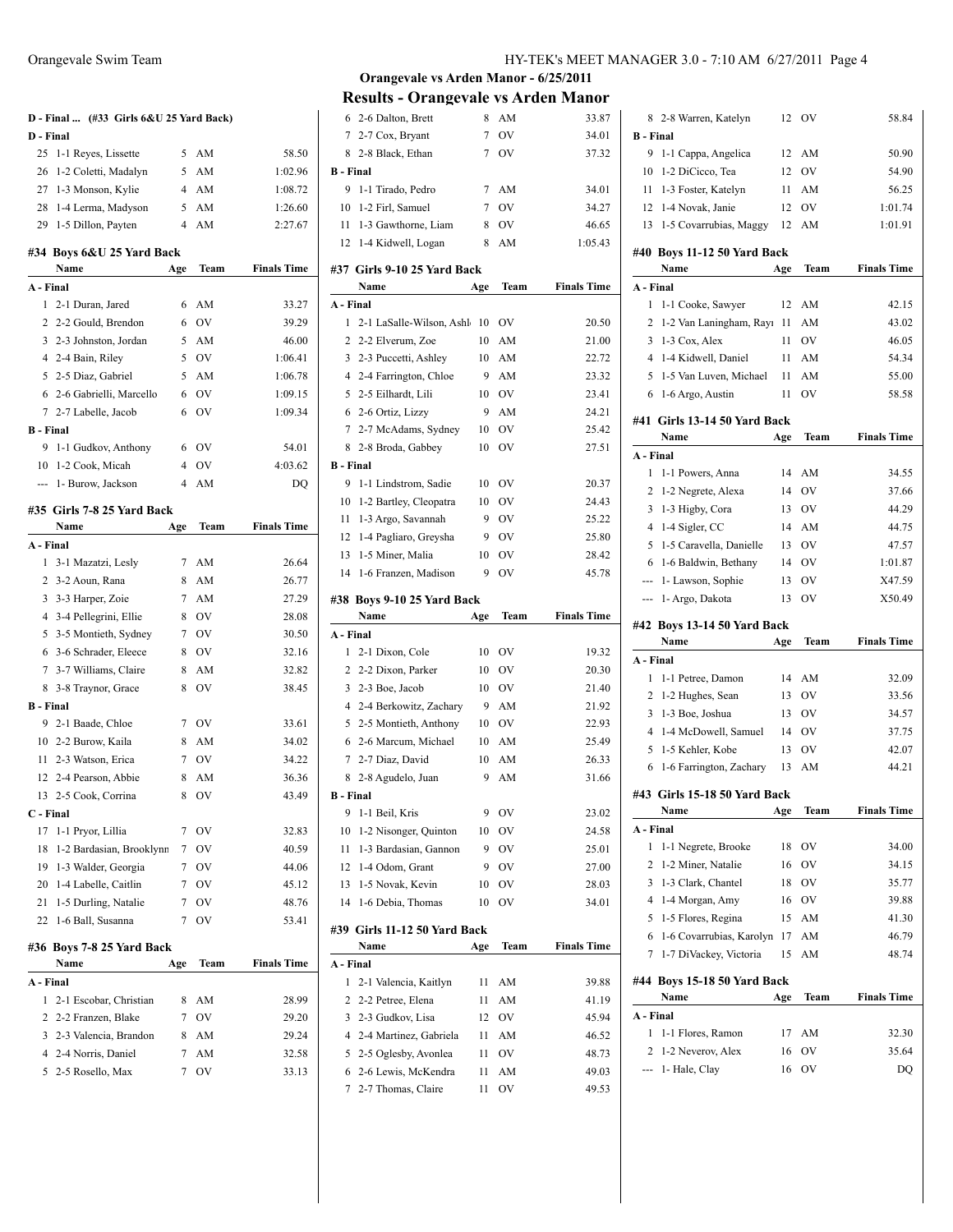|                  | #45 Girls 7-8 25 Yard Breast<br>Name   |         | Team     | <b>Finals Time</b> |
|------------------|----------------------------------------|---------|----------|--------------------|
| A - Final        |                                        | Age     |          |                    |
| 1                | 2-1 Powers, Faith                      | 8       | AM       | 25.02              |
| 2                | 2-2 Wilhelms, Isabella                 | 8       | OV       | 27.12              |
| 3                | 2-3 Gould, Annelyse                    | 8       | OV       | 31.85              |
|                  | 4 2-4 Traynor, Grace                   | 8       | OV       | 32.80              |
| 5                | 2-5 Pearson, Abbie                     | 8       | AM       | 34.30              |
| 6                | 2-6 Williams, Claire                   | 8       | AM       | 39.30              |
|                  | 7 2-7 Reyes, Lizabeth                  | 8       | AM       | 40.57              |
|                  | --- 2- Hadjbahramiyan, Sara            | 8       | OV       | DQ                 |
| <b>B</b> - Final |                                        |         |          |                    |
| 9                | 1-1 Van Luven, Julie                   | 8       | AM       | 37.11              |
| 10               | 1-2 Watson, Erica                      | $\tau$  | OV       | 43.90              |
|                  | --- 1- Montieth, Sydney                | 7       | OV       | DQ                 |
|                  | --- 1- Pellegrini, Ellie               | 8       | OV       | DQ                 |
|                  |                                        |         |          |                    |
|                  | #46 Boys 7-8 25 Yard Breast            |         |          |                    |
|                  | Name                                   | Age     | Team     | <b>Finals Time</b> |
| A - Final        |                                        |         |          |                    |
| 1                | 2-1 McAdams, Dylan                     | 8       | OV       | 31.84              |
| 2                | 2-2 Valencia, Brandon                  | 8       | AM       | 32.62              |
| 3                | 2-3 Warren, Zachary                    | 8       | OV       | 37.35              |
|                  | 4 2-4 Shaw, Dylan                      | 8       | OV       | 49.75              |
|                  | 5 2-5 Black, Ethan                     | 7       | OV       | 50.59              |
|                  | --- 2- Kidwell, Logan                  | 8       | AM       | DQ                 |
|                  | --- 2- Dalton, Brett                   | 8       | AM       | DQ                 |
| <b>B</b> - Final |                                        |         |          |                    |
| 9                | 1-1 Kitay, Max                         | 8       | AM       | 29.41              |
|                  |                                        |         |          |                    |
|                  | #47  Girls 9-10 25 Yard Breast         |         |          |                    |
|                  | Name                                   | Age     | Team     | <b>Finals Time</b> |
| A - Final        |                                        |         |          |                    |
| 1                | 2-1 Puccetti, Ashley                   | 10      | AM       | 23.66              |
| $\overline{2}$   | 2-2 Hardenburgh, Alaina                | 9       | OV       | 23.73              |
| 3                | 2-3 Andrews, Sarah                     | 10      | AM       | 24.03              |
|                  | 4 2-4 Firl, Rachel                     | 9       | OV       | 26.01              |
| 5                | 2-5 Pagliaro, Greysha                  | 9       | OV       | 26.67              |
| 6                | 2-6 Williams-Herron, Sky               | 9       | OV       | 26.82              |
|                  | 2-7 Addison, Alyssa                    | 10      | AM       |                    |
| <b>B</b> - Final |                                        |         |          | 28.99              |
| 9                | 1-1 Broda, Gabbey                      | 10      | OV       | 27.79              |
| 10               | 1-2 Stinson, Amanda                    | 10      | OV       | 33.33              |
|                  |                                        |         |          |                    |
|                  | #48 Boys 9-10 25 Yard Breast           |         |          |                    |
|                  | Name                                   | Age     | Team     | <b>Finals Time</b> |
| A - Final        |                                        |         |          |                    |
| 1                | 2-1 Dixon, Trey                        | 10      | OV       | 22.96              |
|                  | 2 2-2 Holden, Max                      | 10      | OV       | 24.48              |
| 3                | 2-3 Shaw, Travis                       | 10      | OV       | 24.72              |
|                  | 4 2-4 Lange, Jeffrey                   | 9       | AM       | 29.21              |
| 5                | 2-5 Boe, Jacob                         | 10      | OV       | 29.70              |
| <b>B</b> - Final |                                        |         |          |                    |
| 9                | 1-1 Bardasian, Gannon                  | 9       | OV       | 30.02              |
| $-$              | 10 1-2 Novak, Kevin<br>1- Perry, Pablo | 10<br>9 | OV<br>OV | 33.68<br>DQ        |

#### **Orangevale vs Arden Manor - 6/25/2011**

**Results - Orangevale vs Arden Manor**<br>-- 1- Walder, Pace 9 OV DQ

| ---              | 1- Walder, Pace                       | 9   | OV   | DO                 |
|------------------|---------------------------------------|-----|------|--------------------|
|                  | 1- Brown, Jared                       | 9   | OV   | DQ                 |
|                  |                                       |     |      |                    |
|                  | #49 Girls 11-12 50 Yard Breast        |     |      |                    |
|                  | Name                                  | Age | Team | <b>Finals Time</b> |
| A - Final        |                                       |     |      |                    |
| 1                | 2-1 Gwin, Kourtney                    | 12  | OV   | 41.10              |
| 2                | 2-2 Harper, Sadie                     | 12  | AM   | 43.36              |
|                  | 3 2-3 Bujanda, Miya                   | 12  | OV   | 45.49              |
|                  | 4 2-4 Berkowitz, Abby                 | 11  | AM   | 45.69              |
| 5                | 2-5 Boe, Taylor                       | 11  | OV   | 50.09              |
| 6                | 2-6 Wiggins-Dubose, Yas               | 11  | AM   | 52.90              |
| 7                | 2-7 Lewis, McKendra                   | 11  | AM   | 55.21              |
| <b>B</b> - Final |                                       |     |      |                    |
| 9                | 1-1 Tinay, Ryla                       | 11  | OV   | 52.04              |
| 10               | 1-2 Kitay, Rachel                     | 11  | AM   | 57.13              |
| 11               | 1-3 Jones, Mikayla                    | 11  | OV   | 1:06.37            |
| 12               | 1-4 Foster, Katelyn                   | 11  | AM   | 1:07.03            |
| 13               | 1-5 Warren, Katelyn                   | 12  | OV   | 1:10.33            |
| ---              | 1- Cappa, Angelica                    | 12  | AM   | DQ                 |
| ---              | 1- Oglesby, Avonlea                   | 11  | OV   | DQ                 |
|                  |                                       |     |      |                    |
|                  | #50 Boys 11-12 50 Yard Breast<br>Name |     |      | <b>Finals Time</b> |
| A - Final        |                                       | Age | Team |                    |
| 1                | 1-1 Kidwell, Daniel                   | 11  | AM   | 54.24              |
| 2                | 1-2 Thomasson, Nathanie               | -11 | OV   | 58.08              |
| $---$            | 1- Brown, Jacob                       | 12  | OV   |                    |
|                  |                                       |     |      | DQ                 |
|                  |                                       |     |      |                    |
| ---              | 1- Bender, Nicholas                   | 11  | AM   | DQ                 |
| #51              | Girls 13-14 50 Yard Breast            |     |      |                    |
|                  | Name                                  | Age | Team | <b>Finals Time</b> |
| A - Final        |                                       |     |      |                    |
| 1                | 1-1 Powers, Anna                      | 14  | AM   | 36.62              |
| 2                | 1-2 Caravella, Danielle               | 13  | OV   | 41.67              |
| 3                | 1-3 Valencia, Alexis                  | 13  | AM   | 46.86              |
| 4                | 1-4 Baldwin, Bethany                  | 14  | OV   | 1:45.00            |
| ---              | 1- Sankus, Sabrina                    | 14  | OV   | DQ                 |
| ---              | 1- Graf, Ashley                       | 13  | OV   | DQ                 |
|                  |                                       |     |      |                    |
|                  | #52 Boys 13-14 50 Yard Breast         |     |      |                    |
|                  | Name                                  | Age | Team | <b>Finals Time</b> |
| A - Final        |                                       |     |      |                    |
| 1                | 1-1 Jauregui, Nathan                  | 14  | AM   | 40.07              |
| 2                | 1-2 Boe, Joshua                       | 13  | OV   | 44.67              |
| 3                | 1-3 Schultz, Jacob                    | 13  | OV   | 49.37              |
|                  | #53 Girls 15-18 50 Yard Breast        |     |      |                    |
|                  | Name                                  | Age | Team | <b>Finals Time</b> |
| A - Final        |                                       |     |      |                    |
| 1                | 1-1 Hanks, Jamie                      | 15  | OV   | 36.32              |
| 2                | 1-2 Corrales, Taylor                  | 15  | OV   | 37.17              |
| 3                | 1-3 Morgan, Amy                       | 16  | OV   | 44.31              |
| 4                | 1-4 Rojas, Evelyn                     | 15  | AM   | 44.49              |
| 5                | 1-5 Duran, Juzely                     | 15  | AM   | 45.00              |

|                  | #54 Boys 15-18 50 Yard Breast |     |      |                    |
|------------------|-------------------------------|-----|------|--------------------|
|                  | Name                          | Age | Team | <b>Finals Time</b> |
| A - Final        |                               |     |      |                    |
| 1                | 1-1 Sanchez1, Bryan           | 16  | AM   | 42.93              |
| 2                | 1-2 Hale, Clay                | 16  | OV   | 45.66              |
|                  | #55 Girls 7-8 50 Yard Free    |     |      |                    |
|                  | Name                          | Age | Team | <b>Finals Time</b> |
| A - Final        |                               |     |      |                    |
| 1                | 3-1 Powers, Faith             | 8   | AM   | 42.86              |
| 2                | 3-2 Wilhelms, Isabella        | 8   | OV   | 47.03              |
| 3                | 3-3 Mazatzi, Lesly            | 7   | AM   | 50.17              |
| 4                | 3-4 Gould, Annelyse           | 8   | OV   | 51.21              |
| 5                | 3-5 Aoun, Rana                | 8   | AM   | 54.15              |
| 6                | 3-6 Jenness, Victoria         | 7   | OV   | 56.36              |
| 7                | 3-7 Reyes, Lizabeth           | 8   | AM   | 56.50              |
| 8                | 3-8 Montieth, Sydney          | 7   | OV   | 1:05.44            |
| <b>B</b> - Final |                               |     |      |                    |
| 9                | 2-1 Van Luven, Julie          | 8   | AM   | 57.84              |
| 10               | 2-2 Pryor, Lillia             | 7   | OV   | 59.85              |
| 11               | 2-3 Schrader, Eleece          | 8   | OV   | 1:00.81            |
| 12               | 2-4 Higby, Lily               | 8   | OV   | 1:02.01            |
| C - Final        |                               |     |      |                    |
| 17               | 1-1 McAdams, Macey            | 8   | OV   | 1:12.60            |
| 18               | 1-2 Hadjbahramiyan, Sara      | 8   | OV   | 1:32.19            |
| 19               | 1-3 Ball, Susanna             | 7   | OV   | 1:33.71            |
| 20               | 1-4 Bardasian, Brooklynn      | 7   | OV   | 1:35.47            |
| 21               | 1-5 Cook, Corrina             | 8   | OV   | 1:44.21            |
| 22               | 1-6 Werley, Elizabeth         | 7   | OV   | 1:53.05            |
|                  | #56 Boys 7-8 50 Yard Free     |     |      |                    |
|                  | Name                          | Age | Team | <b>Finals Time</b> |
| A - Final        |                               |     |      |                    |
| 1                | 2-1 Escobar, Christian        | 8   | AM   | 46.51              |
| $\overline{2}$   | 2-2 Warren, Zachary           | 8   | OV   | 47.24              |
| 3                | 2-3 McAdams, Dylan            | 8   | OV   | 54.40              |
| $\overline{4}$   | 2-4 Rosello, Max              | 7   | OV   | 54.90              |
| 5                | 2-5 Norris, Daniel            | 7   | AM   | 58.92              |
| 6                | 2-6 Dalton, Brett             | 8   | AM   | 1:07.60            |
| 7                | 2-7 Cox, Bryant               | 7   | OV   | 1:14.98            |
|                  | 8 2-8 Valencia, Brandon       | 8   | AM   | 1:19.70            |
| <b>B</b> - Final |                               |     |      |                    |
| 9                | 1-1 Shaw, Dylan               | 8   | OV   | 58.14              |
| 10               | 1-2 Gawthorne, Liam           | 8   | OV   | 1:30.41            |
|                  | #57 Girls 9-10 50 Yard Free   |     |      |                    |
|                  | Name                          | Age | Team | <b>Finals Time</b> |
| A - Final        |                               |     |      |                    |
| 1                | 2-1 Andrews, Sarah            | 10  | AM   | 32.50              |
| 2                | 2-2 Hoppes, Anne              | 10  | OV   | 33.05              |
| 3                | 2-3 Elverum, Zoe              | 10  | AM   | 35.25              |
| 4                | 2-4 McAdams, Sydney           | 10  | OV   | 42.19              |
| 5                | 2-5 Williams-Herron, Sky      | 9   | OV   | 42.34              |
| 6                | 2-6 Eilhardt, Lili            | 10  | OV   | 43.38              |
| 7                | 2-7 Farrington, Chloe         | 9   | AM   | 49.11              |
| 8                | 2-8 Addison, Alyssa           | 10  | AM   | 55.28              |
|                  |                               |     |      |                    |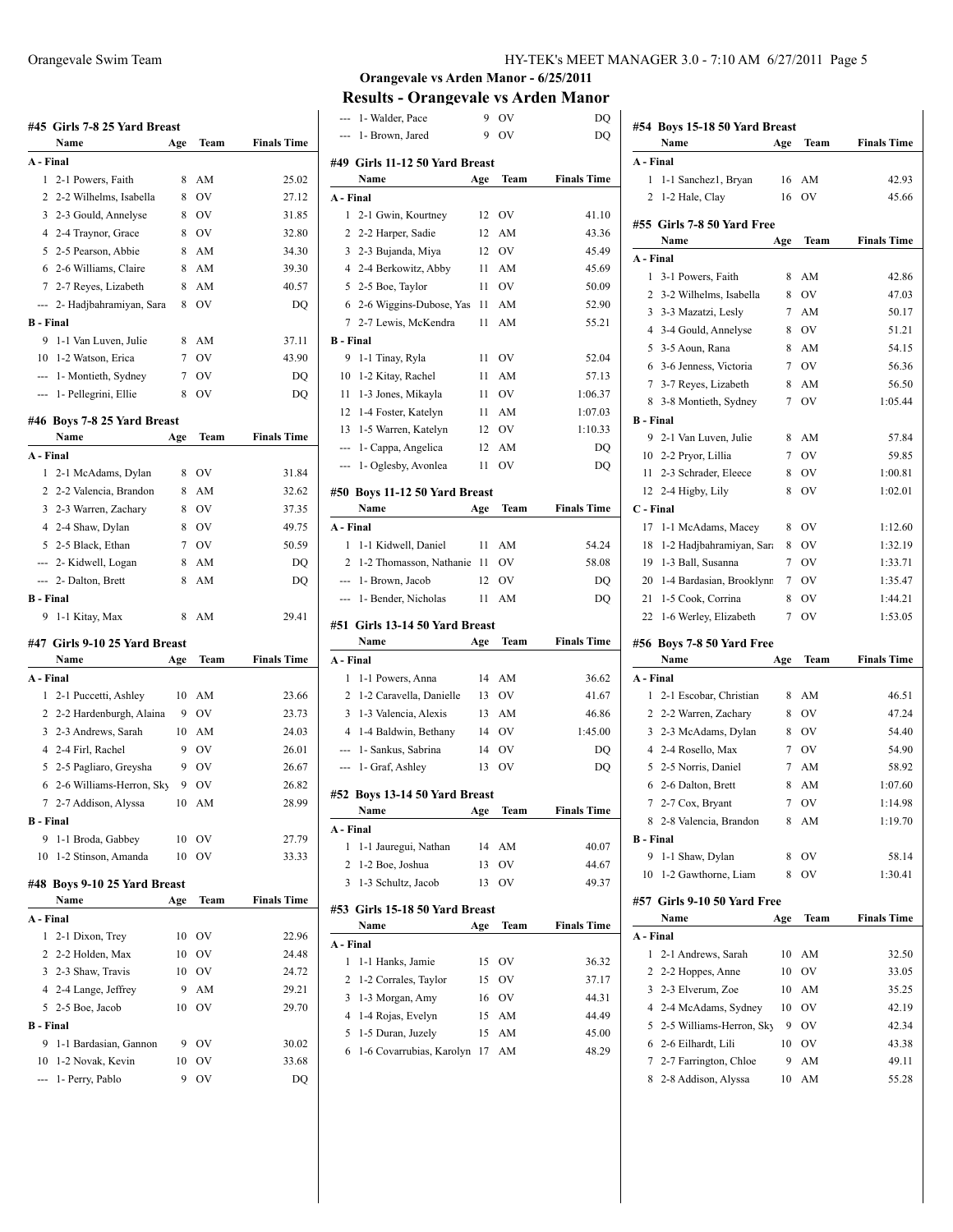| <b>B</b> - Final | B - Final  (#57 Girls 9-10 50 Yard Free) |     |               |                    |
|------------------|------------------------------------------|-----|---------------|--------------------|
| 9                | 1-1 Miner, Malia                         | 10  | OV            | 45.46              |
| 10               | 1-2 LaSalle-Wilson, Ashl                 | 10  | OV            | 52.33              |
| 11               | 1-3 Firl, Rachel                         | 9   | OV            | 54.11              |
| 12               | 1-4 Argo, Savannah                       | 9   | OV            | 56.42              |
| 13               | 1-5 Franzen, Madison                     | 9   | <b>OV</b>     | 1:35.62            |
|                  |                                          |     |               |                    |
|                  | #58 Boys 9-10 50 Yard Free<br>Name       | Age | Team          | <b>Finals Time</b> |
| A - Final        |                                          |     |               |                    |
| 1                | 2-1 Dixon, Trey                          | 10  | OV            | 33.75              |
| 2                | 2-2 Boe, Jacob                           | 10  | OV            | 37.28              |
| 3                | 2-3 Montieth, Anthony                    | 10  | <sub>OV</sub> | 37.43              |
|                  | 4 2-4 Beil, Kris                         | 9   | <b>OV</b>     | 41.41              |
|                  | 5 2-5 Berkowitz, Zachary                 | 9   | AM            | 43.51              |
|                  | 6 2-6 Marcum, Michael                    | 10  | AM            | 55.40              |
| <b>B</b> - Final |                                          |     |               |                    |
| 9                | 1-1 Guttenberg, Sean                     | 9   | OV            | 37.23              |
| 10               | 1-2 Odom, Grant                          | 9   | OV            | 44.38              |
| 11               | 1-3 Kliewer, Evan                        | 9   | OV            | 47.31              |
| 12               | 1-4 Nisonger, Quinton                    | 10  | OV            | 49.67              |
| 13               | 1-5 Debia. Thomas                        | 10  | OV            | 54.19              |
| 14               | 1-6 Novak, Kevin                         | 10  | OV            | 54.37              |
| 15               | 1-7 Perry, Pablo                         | 9   | OV            | 56.22              |
|                  | #59 Girls 11-12 100 Yard Free<br>Name    | Age | Team          | <b>Finals Time</b> |
| A - Final        |                                          |     |               |                    |
| 1                | 2-1 Harper, Sadie                        | 12  | AM            | 1:08.32            |
|                  | 2 2-2 Valencia, Kaitlyn                  | 11  | AM            | 1:15.75            |
|                  | 3 2-3 Martinez, Gabriela                 | 11  |               |                    |
|                  |                                          |     | AM            | 1:21.83            |
|                  | 4 2-4 Mansanet, Portia                   | 12  | OV            | 1:29.88            |
|                  | 5 2-5 Gudkov, Lisa                       | 12  | OV            | 1:31.74            |
| 6                | 2-6 Thomas, Claire                       | 11  | OV            | 1:33.76            |
|                  | 7 2-7 Jones, Mikayla                     | 11  | OV            | 1:39.42            |
| 8                | 2-8 Kitay, Rachel                        | 11  | AM            | 1:52.40            |
| <b>B</b> - Final |                                          |     |               |                    |
| 9                | 1-1 DiCicco, Tea                         | 12  | <b>OV</b>     | 1:45.25            |
|                  | 10 1-2 Novak, Janie                      |     | 12 OV         | 1:56.42            |
|                  | #60 Boys 11-12 100 Yard Free             |     |               |                    |
|                  | Name                                     | Age | Team          | <b>Finals Time</b> |
| A - Final        |                                          |     |               |                    |
| 1                | 1-1 Van Laningham, Rayı                  | 11  | AM            | 1:17.48            |
| 2                | 1-2 Odom, Nathan                         | 11  | OV            | 1:27.87            |
| 3                | 1-3 Cox, Alex                            | 11  | OV            | 1:31.17            |
| 4                | 1-4 Spaid-Chase, Joel                    | 11  | AM            | 1:32.04            |
| 5                | 1-5 Kidwell, Daniel                      | 11  | AM            | 1:37.89            |
| 6                | 1-6 Argo, Austin                         | 11  | OV            | 1:40.44            |
| 7                | 1-7 Brown, Jacob                         | 12  | OV            | 1:43.11            |
|                  | #61 Girls 13-14 100 Yard Free            |     |               |                    |
|                  | Name                                     | Age | Team          | <b>Finals Time</b> |
| A - Final        |                                          |     |               |                    |

| 2                | 1-2 Dummett, Emily                    | 13             | OV            | 1:09.97            |
|------------------|---------------------------------------|----------------|---------------|--------------------|
| 3                | 1-3 Higby, Cora                       | 13             | OV            | 1:13.77            |
| 4                | 1-4 Jauregui, Amber                   | 13             | AM            | 1:14.39            |
| 5                | 1-5 Caravella, Danielle               | 13             | OV            | 1:19.50            |
| 6                | 1-6 Lawson, Sophie                    | 13             | OV            | 1:29.62            |
| ---              | 1- Thomasson, Sophia                  | 14             | OV            | X1:26.76           |
| ---              | 1- Argo, Dakota                       | 13             | OV            | X1:26.90           |
|                  | #62 Boys 13-14 100 Yard Free          |                |               |                    |
|                  | Name                                  | Age            | Team          | <b>Finals Time</b> |
| A - Final        |                                       |                |               |                    |
| 1                | 1-1 Jauregui, Nathan                  | 14             | AM            | 1:04.38            |
| 2                | 1-2 Schultz, Justin                   | 14             | OV            | 1:08.40            |
| 3                | 1-3 McDowell, Samuel                  | 14             | OV            | 1:10.60            |
| 4                | 1-4 Kehler, Kobe                      | 13             | OV            | 1:18.71            |
|                  |                                       |                |               |                    |
|                  | #63 Girls 15-18 100 Yard Free<br>Name |                | Team          | <b>Finals Time</b> |
| A - Final        |                                       | Age            |               |                    |
| 1                | 1-1 Peery, Cassidy                    | 15             | AM            | 59.74              |
| 2                | 1-2 Miner, Natalie                    | 16             | OV            | 59.76              |
| 3                | 1-3 Hanks, Jamie                      | 15             | <sub>OV</sub> | 1:02.36            |
| 4                | 1-4 Levine, Rachel                    | 15             | AM            | 1:06.86            |
| 5                | 1-5 Valtman, Stefany                  | 15             | OV            | 1:14.56            |
| 6                | 1-6 Rojas, Evelyn                     | 15             | AM            | 1:20.51            |
|                  |                                       |                |               |                    |
|                  | #64 Boys 15-18 100 Yard Free          |                |               |                    |
|                  | Name                                  | Age            | Team          | <b>Finals Time</b> |
| A - Final        |                                       |                |               |                    |
| 1                | 1-1 Eyman, Ryan                       | 15             | OV            | 55.56              |
|                  |                                       |                |               |                    |
| 2                | 1-2 Sanchez2, Brandon                 | 16             | AM            | 1:03.78            |
| 3                | 1-3 Neverov, Alex                     | 16             | OV            | 1:11.81            |
|                  | #65   Girls 7-8 25 Yard Fly           |                |               |                    |
|                  | Name                                  | Age            | Team          | <b>Finals Time</b> |
| A - Final        |                                       |                |               |                    |
| 1                | 2-1 Harper, Zoie                      | 7              | AM            | 20.41              |
|                  | 2 2-2 Mazatzi, Lesly                  | 7              | AM            | 26.54              |
| 3                | 2-3 Wilhelms, Isabella                | 8              | <b>OV</b>     | 27.27              |
| 4                | 2-4 Powers, Faith                     | 8              | AM            | 27.91              |
| 5                | 2-5 Reyes, Lizabeth                   | 8              | AM            | 34.16              |
|                  | 2- Pryor, Lillia                      | $\overline{7}$ | OV            | DQ                 |
|                  | --- 2- Jenness, Victoria              | 7              | OV            | DQ                 |
| ---              | 2- Traynor, Grace                     | 8              | OV            | DQ                 |
| <b>B</b> - Final |                                       |                |               |                    |
| 9                | 1-1 Burow, Kaila                      | 8              | AM            | 28.95              |
| 10               | 1-2 Aoun, Rana                        | 8              | AM            | 30.02              |
| 11               | 1-3 Pellegrini, Ellie                 | 8              | OV            | 46.06              |
| ---              | 1- Jojola, Giana                      | 8              | OV            | DQ                 |
|                  |                                       |                |               |                    |
|                  | #66 Boys 7-8 25 Yard Fly<br>Name      | Age            | Team          | <b>Finals Time</b> |
| A - Final        |                                       |                |               |                    |
| 1                | 1-1 Escobar, Christian                | 8              | AM            | 30.01              |
| 2                | 1-2 Warren, Zachary                   | 8              | OV            | 31.75              |
| 3                | 1-3 Firl, Samuel                      | 7              | OV            | 35.82              |
| 4                | 1-4 Franzen, Blake                    | 7              | OV            | 59.50              |
| ---              | 1- Kitay, Max                         | 8              | AM            | DQ                 |

|                  | --- 1- Tirado, Pedro               | 7   | AM          | DQ                 |
|------------------|------------------------------------|-----|-------------|--------------------|
|                  | #67 Girls 9-10 25 Yard Fly         |     |             |                    |
|                  | Name                               | Age | Team        | <b>Finals Time</b> |
| A - Final        |                                    |     |             |                    |
| 1                | 2-1 Hoppes, Anne                   | 10  | OV          | 16.63              |
| 2                | 2-2 Lindstrom, Sadie               | 10  | OV          | 17.98              |
| 3                | 2-3 Petree, Madisen                | 9   | AM          | 18.09              |
| 4                | 2-4 Williams-Herron, Sky           | 9   | OV          | 24.52              |
| 5                | 2-5 Ortiz, Lizzy                   | 9   | AM          | 24.61              |
| 6                | 2-6 Tobin, Kylee                   | 9   | OV          | 25.10              |
| 7                | 2-7 Farrington, Chloe              | 9   | AM          | 26.01              |
| <b>B</b> - Final |                                    |     |             |                    |
| 9                | 1-1 Stinson, Amanda                | 10  | OV          | 29.15              |
| 10               | 1-2 Watson, Emily                  | 10  | OV          | 30.96              |
|                  | #68 Boys 9-10 25 Yard Fly          |     |             |                    |
|                  | Name                               | Age | Team        | <b>Finals Time</b> |
| A - Final        |                                    |     |             |                    |
| 1                | 2-1 Dixon, Parker                  | 10  | OV          | 19.02              |
| 2                | 2-2 Dixon, Cole                    | 10  | ov          | 19.59              |
| 3                | 2-3 Shaw, Travis                   | 10  | OV          | 20.81              |
| 4                | 2-4 Berkowitz, Zachary             | 9   | AM          | 22.36              |
| 5                | 2-5 Guttenberg, Sean               | 9   | <b>OV</b>   | 22.88              |
| 6                | 2-6 Burow, Austin                  | 10  | AM          | 26.32              |
| 7                | 2-7 Agudelo, Juan                  | 9   | AM          | 26.84              |
| 8                | 2-8 Marcum, Michael                | 10  | AM          | 27.14              |
| B - Final        |                                    |     |             |                    |
| 9                | 1-1 Bardasian, Gannon              | 9   | OV          | 25.01              |
| 10               | 1-2 Kliewer, Evan                  | 9   | OV          | 27.78              |
| 11               | 1-3 Brown, Jared                   | 9   | OV          | 28.80              |
|                  | #69 Girls 11-12 50 Yard Fly        |     |             |                    |
|                  | Name                               | Age | Team        | <b>Finals Time</b> |
| A - Final        |                                    |     |             |                    |
| 1                | 2-1 Harper, Issabelle              | 11  | AM          | 34.98              |
| 2                | 2-2 Bujanda, Miya                  | 12  | OV          | 42.73              |
| 3                | 2-3 Petree, Elena                  | 11  | AM          | 42.96              |
| 4                | 2-4 Berkowitz, Abby                | 11  | AM          | 45.01              |
| 5                | 2-5 Guttenberg, Samantha           | 11  | OV          | 45.27              |
| 6                | 2-6 Thomas, Claire                 | 11  | OV          | 47.17              |
| 7                | 2-7 Martinez, Gabriela             | 11  | AM          | 48.70              |
| 8                | 2-8 Mansanet, Portia               | 12  | OV          | 49.30              |
| <b>B</b> - Final |                                    |     |             |                    |
| 9                | 1-1 Wiggins-Dubose, Yas            | 11  | AM          | 46.93              |
| 10               | 1-2 Tinay, Ryla                    | 11  | OV          | 1:01.53            |
|                  | 1- Covarrubias, Maggy              | 12  | AM          | DQ                 |
|                  | #70 Boys 11-12 50 Yard Fly<br>Name | Age | <b>Team</b> | <b>Finals Time</b> |
| A - Final        |                                    |     |             |                    |
| 1                | 1-1 Cooke, Sawyer                  | 12  | AM          | 37.45              |
| 2                | 1-2 Odom, Nathan                   | 11  | OV          | 49.36              |
| 3                | 1-3 Spaid-Chase, Joel              | 11  | AM          | 58.46              |
| 4                | 1-4 Bardasian, Zachary             | 11  | OV          | 1:01.72            |
|                  | 1- Bender, Nicholas                | 11  | AM          | DQ                 |
|                  |                                    |     |             |                    |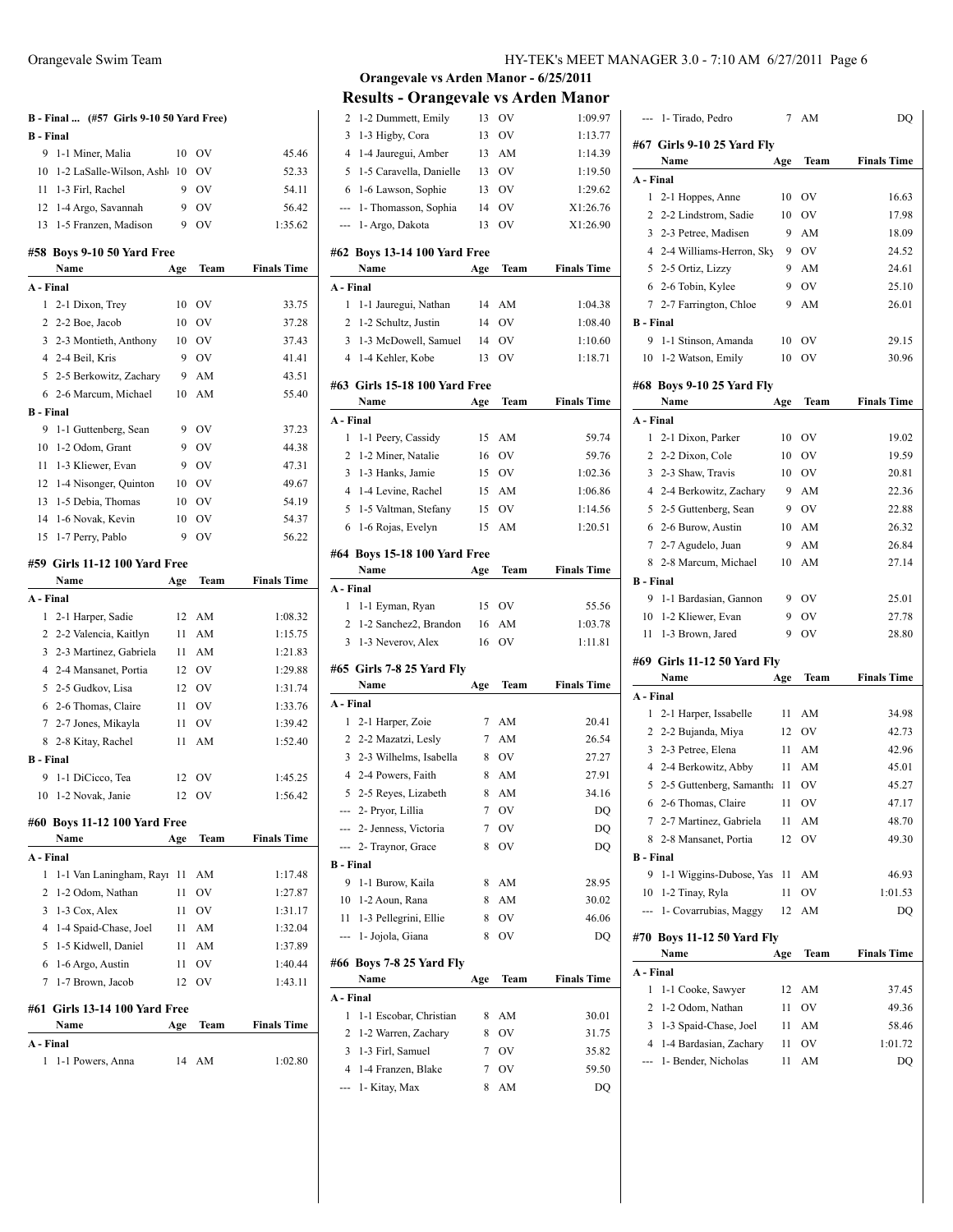|                | #71 Girls 13-14 50 Yard Fly               |     |                                         |                        |
|----------------|-------------------------------------------|-----|-----------------------------------------|------------------------|
|                | Name                                      | Age | Team                                    | <b>Finals Time</b>     |
| A - Final      |                                           |     |                                         |                        |
| 1              | 1-1 Negrete, Alexa                        | 14  | OV                                      | 34.16                  |
| 2              | 1-2 Sankus, Sabrina                       | 14  | <b>OV</b>                               | 35.84                  |
|                | 3 1-3 Jauregui, Amber                     | 13  | AM                                      | 36.22                  |
|                | 4 1-4 Sigler, CC                          | 14  | AM                                      | 39.56                  |
|                | 5 1-5 Graf, Ashley                        | 13  | OV                                      | 40.85                  |
| 6              | 1-6 Thomasson, Sophia                     | 14  | OV                                      | 47.41                  |
|                | #72 Boys 13-14 50 Yard Fly<br>Name        | Age | Team                                    | <b>Finals Time</b>     |
| A - Final      |                                           |     |                                         |                        |
| 1              | 1-1 Petree, Damon                         | 14  | AM                                      | 30.29                  |
|                | 2 1-2 Hughes, Sean                        | 13  | <b>OV</b>                               | 30.35                  |
|                | 3 1-3 Schultz, Jacob                      | 13  | OV                                      | 32.74                  |
| $\overline{4}$ | 1-4 Farrington, Zachary                   | 13  | AM                                      | 45.57                  |
|                | #73 Girls 15-18 50 Yard Fly               |     |                                         |                        |
|                | Name                                      | Age | Team                                    | <b>Finals Time</b>     |
| A - Final      |                                           |     |                                         |                        |
| 1              | 1-1 Negrete, Brooke                       | 18  | - OV                                    | 30.34                  |
| 2              | 1-2 Peery, Cassidy                        | 15  | AM                                      | 32.94                  |
| 3              | 1-3 Levine, Rachel                        | 15  | AM                                      | 34.40                  |
|                | 4 1-4 Valtman, Stefany                    | 15  | - OV                                    | 36.67                  |
| 5              | 1-5 Corrales, Taylor                      | 15  | <b>OV</b>                               | 37.25                  |
| 6              | 1-6 Duran, Juzely                         | 15  | AM                                      | 40.83                  |
|                | #74 Boys 15-18 50 Yard Fly<br>Name        | Age | Team                                    | <b>Finals Time</b>     |
| A - Final      |                                           |     |                                         |                        |
| 1              | 1-1 Eyman, Ryan                           |     | 15 OV                                   | 28.97                  |
|                | 2 1-2 Sanchez1, Bryan                     | 16  | AM                                      | 32.96                  |
|                | 3 1-3 Neverov, Alex                       | 16  | OV                                      | 43.02                  |
|                |                                           |     |                                         |                        |
|                |                                           |     |                                         |                        |
|                | #75 Girls 7-8 100 Yard Free Relay<br>Team |     | Relay                                   | <b>Finals Time</b>     |
| A - Final      |                                           |     |                                         |                        |
| 1              | $2-1$ AM                                  |     | A                                       | 1:22.14                |
|                | Mazatzi, Lesly 7                          |     | Aoun, Rana 8                            |                        |
|                | Powers, Faith 8                           |     | Harper, Zoie 7                          |                        |
| 2              | $2-2$ OV                                  |     | А                                       | 1:43.51                |
|                |                                           |     |                                         |                        |
|                | Wilhelms, Isabella 8                      |     | Schrader, Eleece 8<br>Gould, Annelyse 8 |                        |
| 3              | McAdams, Macey 8<br>$2-3$ AM              |     | В                                       | 1:46.29                |
|                |                                           |     |                                         |                        |
|                | Burow, Kaila 8                            |     | Heuer, Gianna 7                         |                        |
| 4              | Van Luven, Julie 8<br>2-4 OV              |     | Williams, Claire 8<br>D                 | 1:54.80                |
|                |                                           |     | Watson, Erica 7                         |                        |
|                | Traynor, Grace 8                          |     |                                         |                        |
| 5              | Higby, Lily 8<br>2-5 OV                   |     | Pryor, Lillia 7<br>E                    | 1:58.65                |
|                |                                           |     |                                         |                        |
|                | Jojola, Giana 8                           |     |                                         | Hadjbahramiyan, Sara 8 |
| 6              | Pellegrini, Ellie 8<br>2-6 OV             |     | Jenness, Victoria 7<br>C                | x2:17.84               |
|                |                                           |     |                                         |                        |
|                | Ball, Susanna 7<br>Montieth, Sydney 7     |     | Baade, Chloe 7                          | Bardasian, Brooklynn 7 |

| HY-TEK's MEET MANAGER 3.0 - 7:10 AM 6/27/2011 Page 7 |  |  |
|------------------------------------------------------|--|--|
|------------------------------------------------------|--|--|

**#79 Girls 11-12 200 Yard Free Relay**

### **Orangevale vs Arden Manor - 6/25/2011 Results - Orangevale vs Arden Manor**

| <b>B</b> - Final |                                      |                      |                           |
|------------------|--------------------------------------|----------------------|---------------------------|
| 9                | $1-1$ OV                             | В                    | x2:57.19                  |
|                  | Durling, Natalie 7                   | Cook, Corrina 8      |                           |
|                  | Labelle, Caitlin 7                   | Werley, Elizabeth 7  |                           |
|                  |                                      |                      |                           |
|                  | #76 Boys 7-8 100 Yard Free Relay     |                      |                           |
|                  | Team                                 | Relay                | <b>Finals Time</b>        |
| A - Final        |                                      |                      |                           |
| 1                | $1-1 AM$                             | A                    | 1:33.83                   |
|                  | Valencia, Brandon 8                  | Kitay, Max 8         |                           |
|                  | Norris, Daniel 7                     | Escobar, Christian 8 |                           |
| 2                | $1-2$ OV                             | A                    | 1:46.14                   |
|                  | Shaw, Dylan 8                        | Firl, Samuel 7       |                           |
|                  | Warren, Zachary 8                    | Rosello, Max 7       |                           |
| 3                | $1-3$ OV                             | В                    | 1:58.95                   |
|                  | McAdams, Dylan 8                     | Black, Ethan 7       |                           |
|                  | Gawthorne, Liam 8                    | Cox, Bryant 7        |                           |
| 4                | $1-4AM$                              | В                    | 2:12.64                   |
|                  | Dalton, Brett 8                      | Tirado, Pedro 7      |                           |
|                  | Kidwell, Logan 8                     | Duran, Jared 6       |                           |
|                  | #77  Girls 9-10 200 Yard Free Relay  |                      |                           |
|                  | Team                                 | Relay                | <b>Finals Time</b>        |
| A - Final        |                                      |                      |                           |
| $\mathbf{1}$     | $1-1 AM$                             | A                    | 2:18.43                   |
|                  | Petree, Madisen 9                    | Elverum, Zoe 10      |                           |
|                  | Puccetti, Ashley 10                  | Andrews, Sarah 10    |                           |
| 2                | $1-2$ OV                             | А                    | 2:44.43                   |
|                  | Lindstrom, Sadie 10                  |                      | Hardenburgh, Alaina 9     |
|                  | Eilhardt, Lili 10                    | Hoppes, Anne 10      |                           |
| 3                | $1-3$ OV                             | В                    | 3:05.59                   |
|                  | McAdams, Sydney 10                   |                      | Williams-Herron, Skyler 9 |
|                  | Tobin, Kylee 9                       |                      | Bartley, Cleopatra 10     |
| 4                | $1-4$ OV                             | С                    | 3:19.10                   |
|                  | Broda, Gabbey 10                     | Pagliaro, Greysha 9  |                           |
|                  | Miner, Malia 10                      | Watson, Emily 10     |                           |
| 5                | 1-5 OV                               | D                    | x4:09.56                  |
|                  | LaSalle-Wilson, Ashlee 10            | Firl, Rachel 9       |                           |
|                  | Stinson, Amanda 10                   | Hale, Isabella 9     |                           |
|                  |                                      |                      |                           |
| #78              | <b>Boys 9-10 200 Yard Free Relay</b> |                      |                           |
|                  | Team                                 | Relay                | <b>Finals Time</b>        |
| A - Final        |                                      |                      |                           |
| 1                | $1-1$ OV                             | А                    | 2:23.19                   |
|                  | Dixon, Cole 10                       | Dixon, Parker 10     |                           |
|                  | Shaw, Travis 10                      | Dixon, Trey 10       |                           |
| 2                | $1-2$ OV                             | В                    | 2:47.96                   |
|                  | Boe, Jacob 10                        | Brown, Jared 9       |                           |
|                  | Guttenberg, Sean 9                   |                      | Montieth, Anthony 10      |
| 3                | $1-3$ OV                             | C                    | 2:55.40                   |
|                  | Holden, Max 10                       |                      | Bardasian, Gannon 9       |
|                  | Beil, Kris 9                         | Kliewer, Evan 9      |                           |
| 4                | $1-4AM$                              | А                    | 3:16.95                   |
|                  | Burow, Austin 10                     | Diaz, David 10       |                           |
|                  | Agudelo, Juan 9                      |                      | Berkowitz, Zachary 9      |
| 5                | $1-5$ OV                             | D                    | x3:55.83                  |
|                  | Odom, Grant 9                        |                      | Nisonger, Quinton 10      |

Eilhardt, Hunter 9 Debia, Thomas 10

| Team                                          | Relay           | <b>Finals Time</b>        |
|-----------------------------------------------|-----------------|---------------------------|
| A - Final                                     |                 |                           |
| $1-1$ AM<br>1                                 | А               | 2:08.10                   |
| Petree, Elena 11                              |                 | Valencia, Kaitlyn 11      |
| Harper, Sadie 12                              |                 | Harper, Issabelle 11      |
| $1-2$ OV<br>2                                 | A               | 2:23.74                   |
| Bujanda, Miya 12                              |                 | Thomas, Claire 11         |
| Boe, Taylor 11                                |                 | Gwin, Kourtney 12         |
| $1-3$ AM<br>3                                 | В               | 2:23.87                   |
| Martinez, Gabriela 11                         |                 | Lewis, McKendra 11        |
| Berkowitz, Abby 11                            |                 | Wiggins-Dubose, Yaslyn 11 |
| 1-4 OV<br>4                                   | B               | 2:51.10                   |
| DiCicco, Tea 12                               |                 | Jones, Mikayla 11         |
| Gudkov, Lisa 12                               |                 | Mansanet, Portia 12       |
| 5 1-5 OV                                      | C               | 2:58.46                   |
| Warren, Katelyn 12                            | Novak, Janie 12 |                           |
| Oglesby, Avonlea 11                           |                 | Guttenberg, Samantha 11   |
| $1-6 AM$<br>6                                 | С               | 3:08.89                   |
| Kitay, Rachel 11                              |                 | Covarrubias, Maggy 12     |
| Foster, Katelyn 11                            |                 | Cappa, Angelica 12        |
|                                               |                 |                           |
| #80 Boys 11-12 200 Yard Free Relay            |                 |                           |
| Team                                          | Relay           | <b>Finals Time</b>        |
| A - Final                                     |                 |                           |
| $1-1$ AM<br>1                                 | А               | 2:25.15                   |
| Van Laningham, Raymie 11 Spaid-Chase, Joel 11 |                 |                           |
| Van Luven, Michael 11                         |                 | Cooke, Sawyer 12          |
| $1-2$ OV<br>2                                 | А               | 2:43.51                   |
| Odom, Nathan 11                               | Argo, Austin 11 |                           |
| Brown, Jacob 12                               | Cox, Alex 11    |                           |
| #81 Girls 13-14 200 Yard Free Relay           |                 |                           |
| Team                                          | Relay           | <b>Finals Time</b>        |
| A - Final                                     |                 |                           |
| $1-1$ OV<br>1                                 | A               | 2:08.26                   |
| Dummett, Emily 13                             |                 | Sankus, Sabrina 14        |
| Higby, Cora 13                                |                 | Negrete, Alexa 14         |
| 2 1-2 AM                                      | A               | 2:08.35                   |
| Valencia, Alexis 13                           |                 | Jauregui, Amber 13        |
|                                               |                 |                           |
| Sigler, CC 14<br>$3 - 1 - 3$ OV               |                 | Powers, Anna 14           |
|                                               | В               | 2:41.46                   |
| Thomasson, Sophia 14                          | Graf, Ashley 13 |                           |
| Baldwin, Bethany 14                           |                 | Caravella, Danielle 13    |
| #82 Boys 13-14 200 Yard Free Relay            |                 |                           |
| Team                                          | Relay           | <b>Finals Time</b>        |
| A - Final                                     |                 |                           |
| 1-1 OV<br>1                                   | А               | 1:56.08                   |
| Schultz, Jacob 13                             | Boe, Joshua 13  |                           |
| Schultz, Justin 14                            |                 | Hughes, Sean 13           |
| 2<br>1-2 AM                                   | А               | 1:57.73                   |
| Petree, Damon 14                              |                 | Jauregui, Nathan 14       |
| Farrington, Zachary 13                        |                 |                           |
|                                               |                 | Cooke, Sawyer 12          |
|                                               |                 |                           |
|                                               |                 |                           |